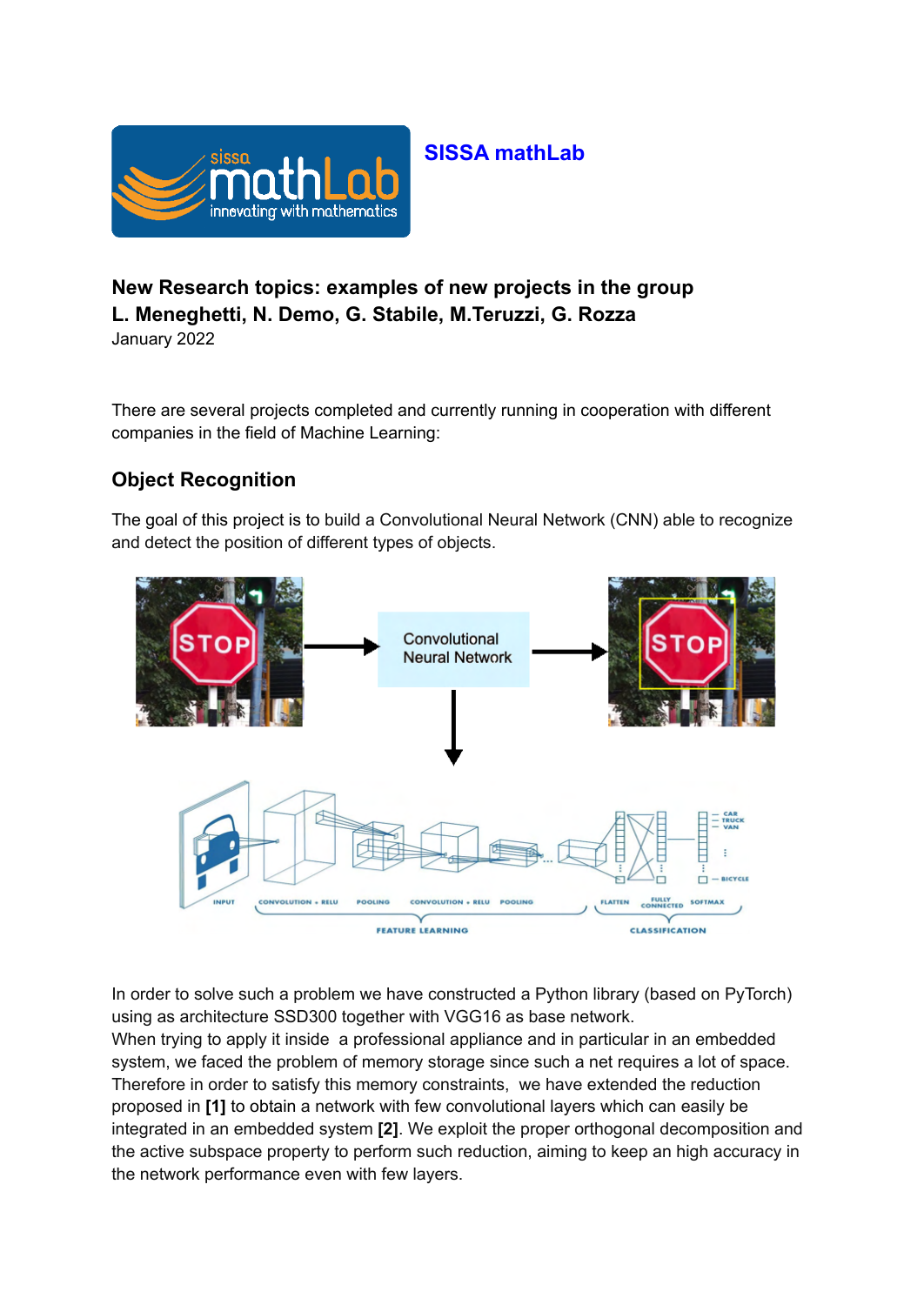We have thus developed a reduced method for a general artificial neural network (ANN) by retaining a certain number of layers of the original ANN and replacing the remaining ones with an input-output mapping (see the picture below). In this way, the net is splitted in two parts (the original layers of the ANN and the input-output mapping) connected by the reduced method, that aims in reducing the typically large dimensions of the intermediate layers by keeping only the most important information.



### **Infrastructure Monitoring**

The goal of this project is to improve analysis of road tunnel defects with Machine Learning and Deep Learning in order to support engineers to plan and prepare targeted inspections in advance.



To solve the problem a CNN was used to classify the importance of defects using Keras and Pytorch as main frameworks.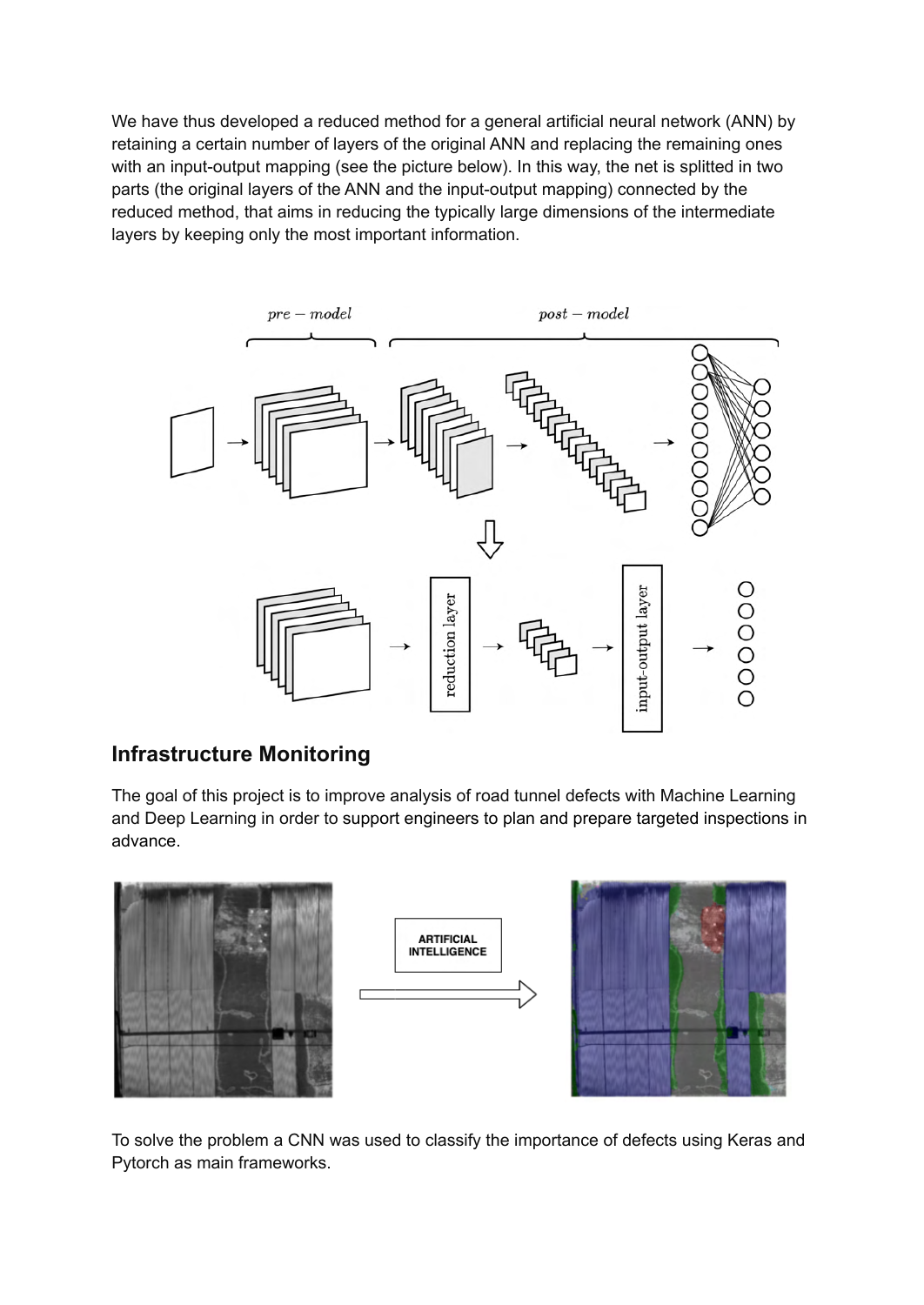### **Performance Optimization**

The Smart Hybrid Energy Management System (SHEMS) project is capable of optimizing the performances of a hybrid energy system in different working conditions.



The framework manages the operations of an hybrid energy system such that fuel consumptions and emissions are minimized. We can identify two main parts in this project:

- AI prediction
- Optimization.

The first part is in charge for the prediction of the system behavior and takes advantage of acquired knowledge to learn how the system would function in different scenarios. The second part is instead responsible for the optimization of the same working conditions, focusing on the minimization of emissions, exploiting as much as possible the usage of green energy.

#### **References**

- [1] Chunfeng Cui, Kaiqi Zhang, Talgat Daulbaev, Julia Gusak, Ivan Oseledets, and Zheng Zhang. "*Active Subspace of Neural Networks: Structural Analysis and Universal Attacks*", (2020) SIAM Journal on Mathematics of Data Science (SIMODS)
- [2] Meneghetti L., Demo N., Rozza G., '' *A Dimensionality Reduction Approach for Convolutional Neural Networks''* (2021) arXiv:2110.09163.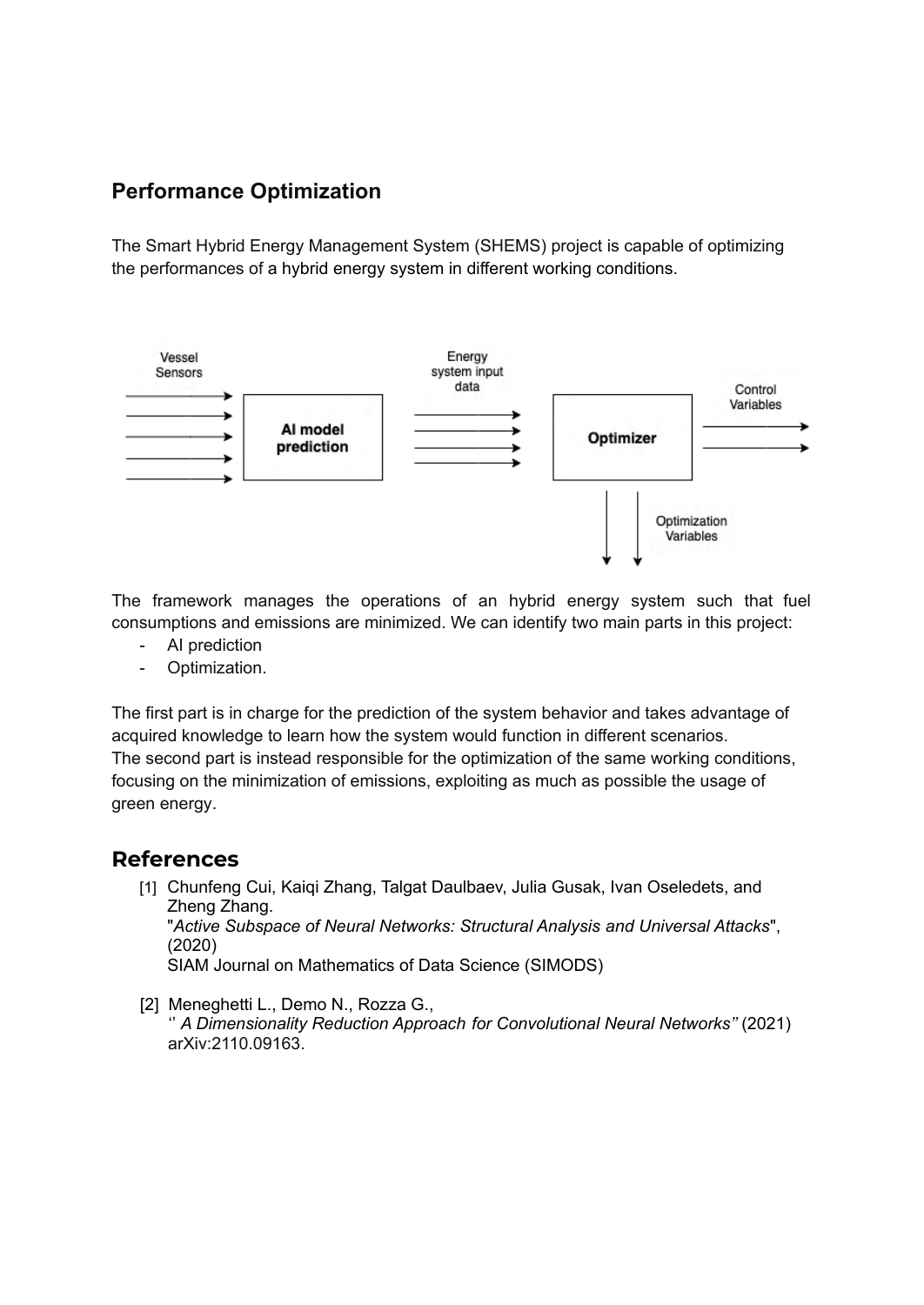

### **SISSA mathLab**

**Main references and open source software for (aeronautical, mechanical, automotive, nuclear, industrial, sport) engineering problems**

#### **Rozza Group** January 2022

In the following a comprehensive list of the SISSA mathLab publications in different engineering fields together with a brief introduction of each one of them. The next page presents all the open source software libraries developed by the group in the same context.

A presentation of **different geometrical parameterisation techniques** and **data-driven model order reduction techniques** such as POD with interpolation and dynamic mode decomposition (DMD), for an integrated optimization pipeline:

● M. Tezzele, N. Demo, A. Mola, and G. Rozza. *An integrated data-driven computational pipeline with model order reduction for industrial and applied mathematics. Submitted*, Special Issue ECMI (2018). [\[arxiv](https://arxiv.org/abs/1810.12364)].

**Parameter space dimensionality reduction** through active subspaces (AS) with heterogeneous parameters.

● M. Tezzele, F. Salmoiraghi, A. Mola, and G. Rozza. *Dimension reduction in heterogeneous parametric spaces with application to naval engineering shape design problems***.** Advanced Modeling and Simulation in Engineering Sciences, 5(1):25, Sep 2018. [[arxiv\]](https://arxiv.org/abs/1709.03298) [[doi](https://doi.org/10.1186/s40323-018-0118-3)].

**Coupling of parameter space reduction and non-intrusive reduced order modeling** for structural and CFD problems:

● N. Demo, M. Tezzele, and G. Rozza. *A non-intrusive approach for proper orthogonal decomposition modal coefficients reconstruction through active subspaces.* Comptes Rendus de l'Académie des Sciences, DataBEST 2019 Special Issue, 2019. [\[arxiv\]](https://arxiv.org/abs/1907.12777).

**Shape optimization** using OpenFOAM solver, free form deformation for the geometrical parameterisation, DMD to accelerate the single simulation, and POD with interpolation to construct the surrogate model to optimize:

● N. Demo, M. Tezzele, G. Gustin, G. Lavini, and G. Rozza. *Shape optimization by means of proper orthogonal decomposition and dynamic mode decomposition*. In Technology and Science for the Ships of the Future: Proceedings of NAV 2018: 19th International Conference on Ship & Maritime Research, pages 212–219. IOS Press, 2018. [[arxiv\]](https://arxiv.org/abs/1803.07368) [\[doi\]](https://doi.org/10.3233/978-1-61499-870-9-212).

Few contributions that employ AS to assess che parameter influence on the target functions and **reduce the dimension of the parameter space**:

● M. Tezzele, N. Demo, and G. Rozza. *Shape Optimization through Proper Orthogonal Decomposition with Interpolation and Dynamic Mode Decomposition Enhanced by Active*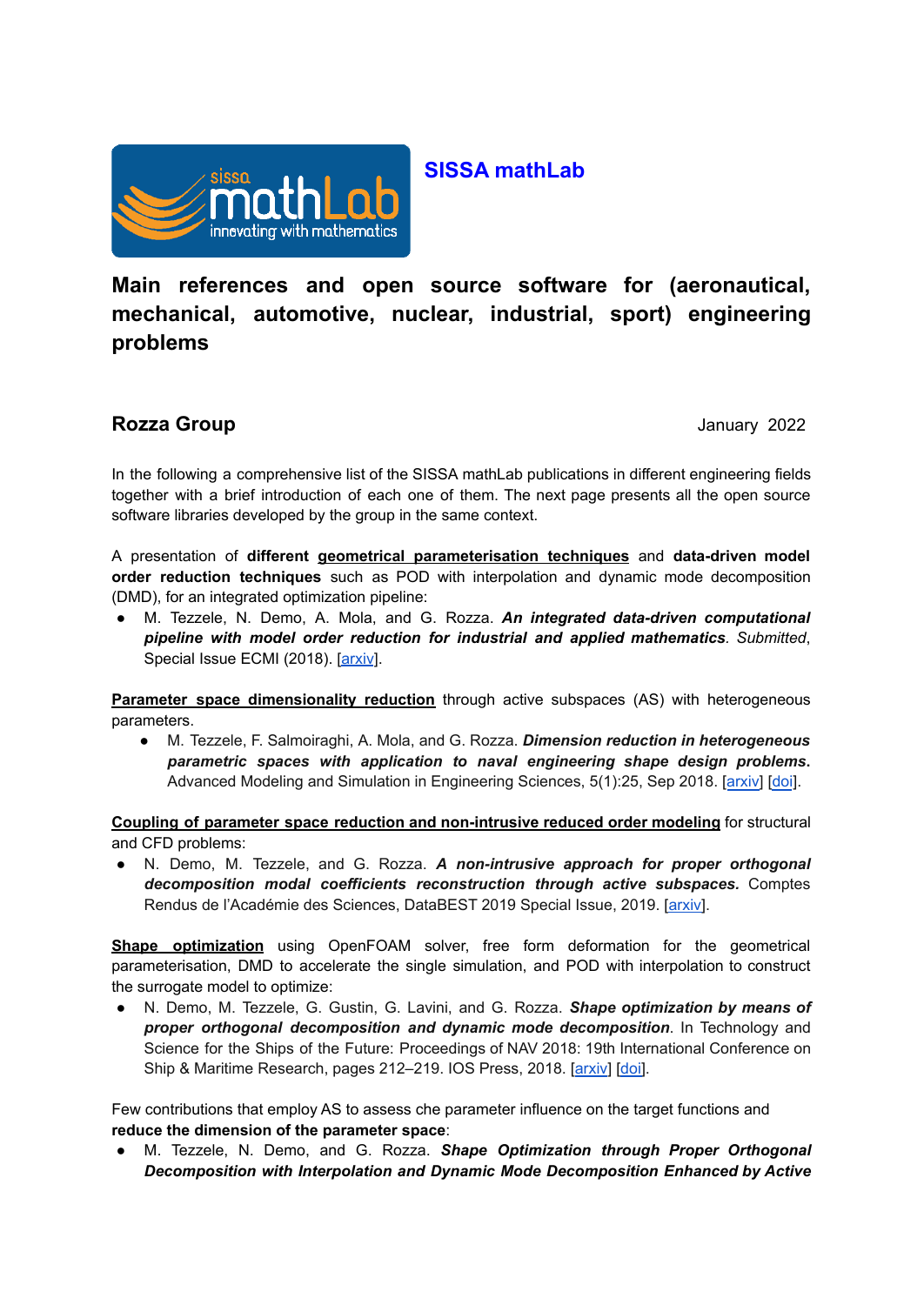**Subspaces.** In The Proceedings of VIII International Conference on Computational Methods in Marine Engineering, pages 122-133, 2019. [\[arxiv](https://arxiv.org/abs/1905.05483)] [[doi](https://congress.cimne.com/marine2019/frontal/Doc/EbookMarine2019.pdf)].

- A. Mola, M. Tezzele, M. Gadalla, F. Valdenazzi, D.Grassi, R. Padovan, and G. Rozza. *Efficient Reduction in Shape Parameter Space Dimension for Ship Propeller Blade Design.* In The Proceedings of VIII International Conference on Computational Methods in Marine Engineering, pages 201–212, 2019. [\[doi](https://congress.cimne.com/marine2019/frontal/Doc/EbookMarine2019.pdf)].
- M. Tezzele, N. Demo, M. Gadalla, A. Mola, and G. Rozza. *Model order reduction by means of active subspaces and dynamic mode decomposition for parametric hull shape design hydrodynamics*. In Technology and Science for the Ships of the Future: Proceedings of NAV 2018: 19th International Conference on Ship & Maritime Research, pages 569–576. IOS Press, 2018. [[arxiv\]](https://arxiv.org/abs/1803.07377) [[doi](https://doi.org/10.3233/978-1-61499-870-9-569)].
- N. Demo, M. Tezzele, A. Mola, and G. Rozza. *An efficient shape parametrisation by free-form deformation enhanced by active subspace for hull hydrodynamic ship design problems in open source environment.* In The 28th International Ocean and Polar Engineering Conference, 2018. [[arxiv\]](https://arxiv.org/abs/1801.06369).

**Reduction of both the geometries and the output fields**, particularly suited for cases where we do not know the actual geometrical parameters:

● N. Demo, M. Tezzele, A. Mola, and G. Rozza. *A Complete Data-Driven Framework for the Efficient Solution of Parametric Shape Design and Optimization in Naval Engineering* **Problems.** In The Proceedings of VIII International Conference on Computational Methods in Marine Engineering, pages 111-121, 2019. [[arxiv\]](https://arxiv.org/abs/1905.05982) [\[doi\]](https://congress.cimne.com/marine2019/frontal/Doc/EbookMarine2019.pdf).

**Reduced order models for CFD problems using the FV method with and without heat transfer,** with some applications in industrial flows**:**

- G. Stabile, G. Rozza. *Finite volume POD-Galerkin stabilised reduced order methods for the parametrised incompressible Navier–Stokes equations.* Computers & Fluids. 2018. [[arxiv\]](https://arxiv.org/abs/1710.11580) [[doi](https://doi.org/10.1016/j.compfluid.2018.01.035)].
- S. Georgaka, G. Stabile, G. Rozza, and M. J. Bluck. *Parametric POD-Galerkin Model Order Reduction for Unsteady-State Heat Transfer Problems*. Communications in Computational Physics, 2019. [[arxiv\]](https://arxiv.org/abs/1808.05175).

**Reduced order models for CFD problems using the Discontinuous Galerkin Method,** with applications related to weakly compressible flows.

**Combination of data-driven and intrusive reduced order modeling techniques** for fluid dynamics problem with and without heat transfer, with some applications in industrial engineering field:

- S. Hijazi, G. Stabile, A. Mola, and G. Rozza. *Data-Driven POD-Galerkin Reduced Order Model for Turbulent Flows*. Submitted, Journal of Computational Physics, 2019. [[arxiv\]](https://arxiv.org/abs/1907.09909).
- S. Hijazi, S. Ali, G. Stabile, F. Ballarin, and G. Rozza. *The Effort of Increasing Reynolds Number in Projection-Based Reduced Order Methods: from Laminar to Turbulent Flows*, FEF special Volume, 2018. [[arxiv](https://arxiv.org/abs/1807.11370)].
- S. Georgaka, G. Stabile, K. Star, G. Rozza, and M. J. Bluck. *A Hybrid Reduced Order Method for Modelling Turbulent Heat Transfer Problems*. Submitted, Computers and Fluids, 2019. [[arxiv\]](https://arxiv.org/abs/1906.08725).

**UQ techniques for CFD problems using reduced order models:**

● S. Hijazi, G. Stabile, A. Mola, and G. Rozza. *Non-Intrusive Polynomial Chaos Method Applied to Full-Order and Reduced Problems in Computational Fluid Dynamics: a Comparison and Perspectives*. QUIET special volume, 2019. [[arxiv\]](https://arxiv.org/abs/1901.06373)**.**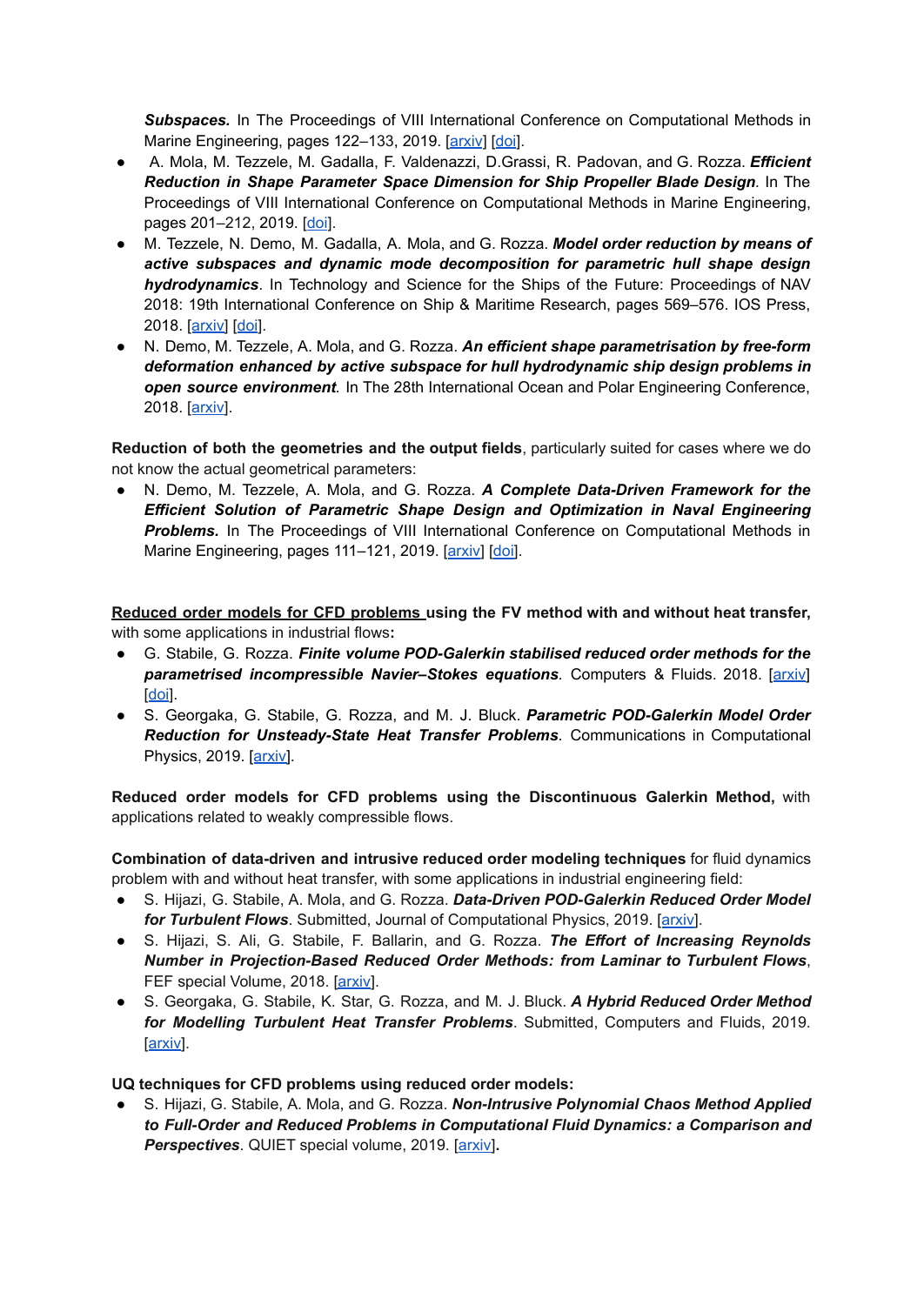**Geometrical parametrization** for heat transfer and fluid dynamics problems:

● G. Stabile, M. Zancanaro, and G.Rozza. *Efficient Geometrical parametrization for Finite-Volume based Reduced Order Methods*. Submitted, IJNME, 2019. [\[arxiv\]](https://arxiv.org/abs/1901.06373).

#### **SISSA mathLab Open Source Software and Tools**

The complete list of SISSA mathLab software is available on [GitHub](https://github.com/mathLab) and on [SISSA mathLab website](https://mathlab.sissa.it/cse-software)**,** here we present the most interesting ones from a naval engineering point of view.



**PyGeM** (Python Geometrical Morphing) is a package that allows you to deform a given geometry or mesh with different deformation techniques such as Free Form Deformation, Radial Basis Functions and Inverse Distance Weighting. [[github](https://github.com/mathLab/PyGeM)] [\[SISSA mathLab](https://mathlab.sissa.it/pygem)].

● F. Salmoiraghi, A. Scardigli, H. Telib, and G. Rozza, *Free Form Deformation, mesh morphing and reduced order methods: enablers for efficient aerodynamic shape optimization, Int. J. CFD, 2018 [[arxiv\]](https://arxiv.org/abs/1803.04688).* 

$$
\sum_{\textbf{E} \textbf{yRB}}^{\textbf{z}}
$$

**EZyRB** (Easy Reduced Basis method) is a package to perform non-intrusive model order reduction based on Proper Orthogonal Decomposition. [\[github](https://github.com/mathLab/EZyRB)] [\[SISSA mathLab](https://mathlab.sissa.it/ezyrb)].

● N. Demo, M. Tezzele, and G. Rozza. EZyRB: *Easy Reduced Basis method***.** The Journal of Open Source Software, 3(24):661, 2018. [\[doi\]](https://doi.org/10.21105/joss.00661).



**PyDMD** is a package that uses Dynamic Mode Decomposition for a data-driven model simplification based on spatiotemporal coherent structures. [\[github](https://github.com/mathLab/PyDMD)] [[SISSA](https://mathlab.sissa.it/pydmd) [mathLab](https://mathlab.sissa.it/pydmd)].

■ N. Demo, M. Tezzele, and G. Rozza. *PyDMD: Python Dynamic Mode Decomposition.* The Journal of Open Source Software, 3(22):530, 2018. [[doi](https://doi.org/10.21105/joss.00530)].



**ITHACA-FV** is an implementation in OpenFOAM of several reduced order modelling techniques. [\[github\]](https://github.com/mathLab/ITHACA-FV) [\[SISSA mathLab](https://mathlab.sissa.it/ithaca-fv)].

● G. Stabile, G. Rozza. *Finite volume POD-Galerkin stabilised reduced order methods for the parametrised incompressible Navier–Stokes* equations. Computers & Fluids. 2018. [[doi\]](https://doi.org/10.1016/j.compfluid.2018.01.035) [\[arxiv](https://arxiv.org/abs/1710.11580)].



**BladeX** (Python Blade Deformation) is a Python package for geometrical parametrization and bottom-up construction of propeller blades. It allows to generate and deform a blade based on the radial distribution of its parameters. [[github\]](https://github.com/mathLab/BladeX) [\[SISSA mathLab](https://mathlab.sissa.it/bladex)].

■ M. Gadalla, M. Tezzele, A. Mola, and G. Rozza. **BladeX: Python Blade** *Morphing.* The Journal of Open Source Software, 4(34):1203, 2019. [[doi](https://doi.org/10.21105/joss.01203)].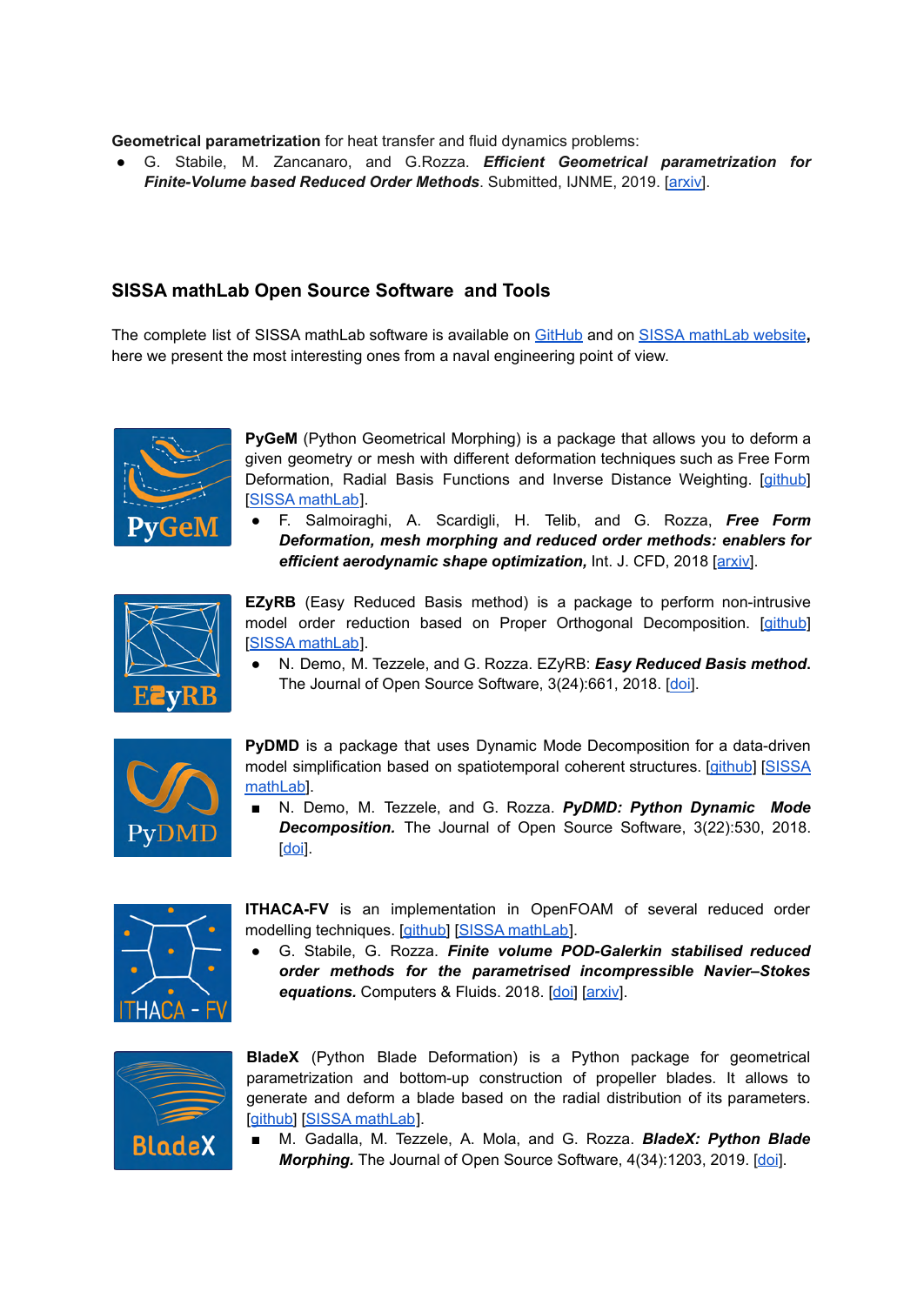

**ITHACA-DG** is an implementation in HopeFOAM (an extension of OpenFOAM) of reduced order modelling techniques starting from high order simulations based on the Discontinuous Galerkin Method. [\[github\]](https://github.com/mathLab/ITHACA-DG) [[SISSA mathLab\]](https://mathlab.sissa.it/ithaca-dg).



**ATHENA** is a Python package for reduction of high dimensional parameter spaces in the context of numerical analysis.

**ATHENA** allows the use of several dimensionality reduction techniques in the parameter space such as Active Subspaces (AS), Kernel-based Active Subspaces (KAS), and Nonlinear Level-set Learning (NLL). It is particularly suited for the study of parametric PDEs, for sensitivity analysis and uncertainty quantification, and for the approximation of engineering quantities of interest with the design of response

surfaces. It can handle both scalar and vectorial high dimensional functions, making it useful as a tool to reduce the burden of computational intensive optimization tasks and as a preprocessing step before heavy parametric dependent CFD simulations.

The research in the field is growing towards nonlinear dimension reduction techniques in the context of scientific machine learning and also towards inverse problems and statistical inference in the context of uncertainty quantification and probabilistic modeling.

#### **Projects**

#### **ARIA, ERC AROMA-CFD, ROMSOC are H2020 projects funded by European Commission to enhance methodological developments in reduced order methods with a focus in CFD:**

**<http://people.sissa.it/grozza> http://[mathlab.sissa.it/projects-list](https://mathlab.sissa.it/projects-list)**













**REGIONE AUTONOMA** 

FRIULI VENEZIA GIULIA